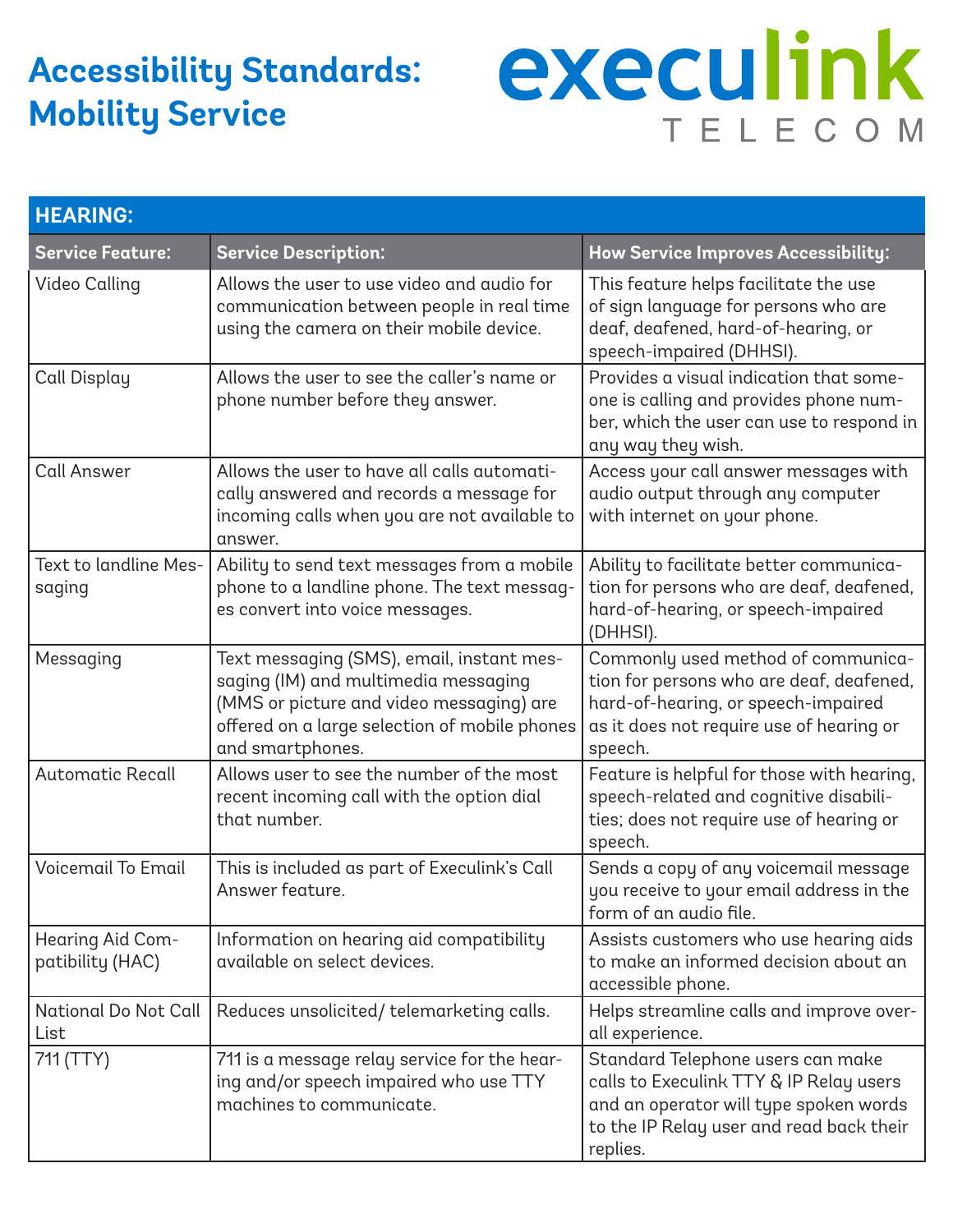| Voice Call-to-TTY                                  | Call to TTY user you must provide the<br>Operator with the User you want to com-<br>municate with. The Operator will make the<br>connection to the other party and then<br>relay the conversation between the two of<br>the two parties. | This feature helps facilitate commu-<br>nication with deaf, deafened, hard-of-<br>hearing, or speech-impaired (DHHSI)<br>persons. |  |  |
|----------------------------------------------------|------------------------------------------------------------------------------------------------------------------------------------------------------------------------------------------------------------------------------------------|-----------------------------------------------------------------------------------------------------------------------------------|--|--|
| <b>TTY-to-Voice Call</b>                           | TTY user can make a voice call with as-<br>sistance of an Operator who will read the<br>request, make the call to the other party,<br>and then relay the conversation between<br>the two of the two parties.                             | This feature helps facilitate commu-<br>nication with deaf, deafened, hard-of-<br>hearing, or speech-impaired (DHHSI)<br>persons. |  |  |
| <b>Accessible Locations</b>                        | Our service locations are accessible for cus-<br>tomers with disabilities.                                                                                                                                                               | Accessible entrance and customer ser-<br>vice area.                                                                               |  |  |
| My Execulink Cus-<br>tomer Portal (Self-<br>Serve) | Allows customer to manage their account<br>on the go using the Web browser on their<br>computer or mobile phone.                                                                                                                         | Makes it easier for customers to man-<br>age their account on their own, and<br>reduces the need to contact customer<br>service.  |  |  |
| <b>Customer Service</b>                            | Customer Service can be contacted by<br>email, live chat, phone or by postal mail.                                                                                                                                                       | A variety of methods to communicate<br>with customer service that is more ac-<br>cessible.                                        |  |  |
| <b>Flexible Option Plans</b>                       | Multiple service packages available based<br>on the needs of the customer.                                                                                                                                                               | Allows customer the flexibility to select<br>a plan that includes features, which im-<br>prove the accessibility of their device. |  |  |
| <b>VISUAL:</b>                                     |                                                                                                                                                                                                                                          |                                                                                                                                   |  |  |
|                                                    |                                                                                                                                                                                                                                          |                                                                                                                                   |  |  |
| <b>Service Feature:</b>                            | <b>Service Description:</b>                                                                                                                                                                                                              | How Service Improves Accessibility:                                                                                               |  |  |
| Call Display                                       | Allows the user to see the caller's name or<br>phone number before they answer.                                                                                                                                                          | Provides a visual indication that some-<br>one is calling.                                                                        |  |  |
| <b>Call Answer</b>                                 | Allows the user to have all calls automati-<br>cally answered and records a message for<br>incoming calls when you are not available to<br>answer.                                                                                       | Access your call answer messages with<br>audio output through any computer<br>with internet on your phone.                        |  |  |
| Text to landline Mes-<br>saging                    | Ability to send text messages from a mobile<br>phone to a landline phone. The text messag-<br>es are converted into voice messages.                                                                                                      | Ability to facilitate better communica-<br>tion for persons who are visually im-<br>paired.                                       |  |  |
| <b>Voice Dialing</b>                               | Customer can make a call by simply speak-<br>ing the name or number of the person they<br>are trying to reach.                                                                                                                           | Commonly used method for persons<br>who are visually impaired as it does not<br>require use of vision.                            |  |  |
| <b>Voicemail To Email</b>                          | This is included as part of Execulink's Call<br>Answer feature.                                                                                                                                                                          | Sends a copy of any voicemail message<br>you receive to your email address in the<br>form of an audio file.                       |  |  |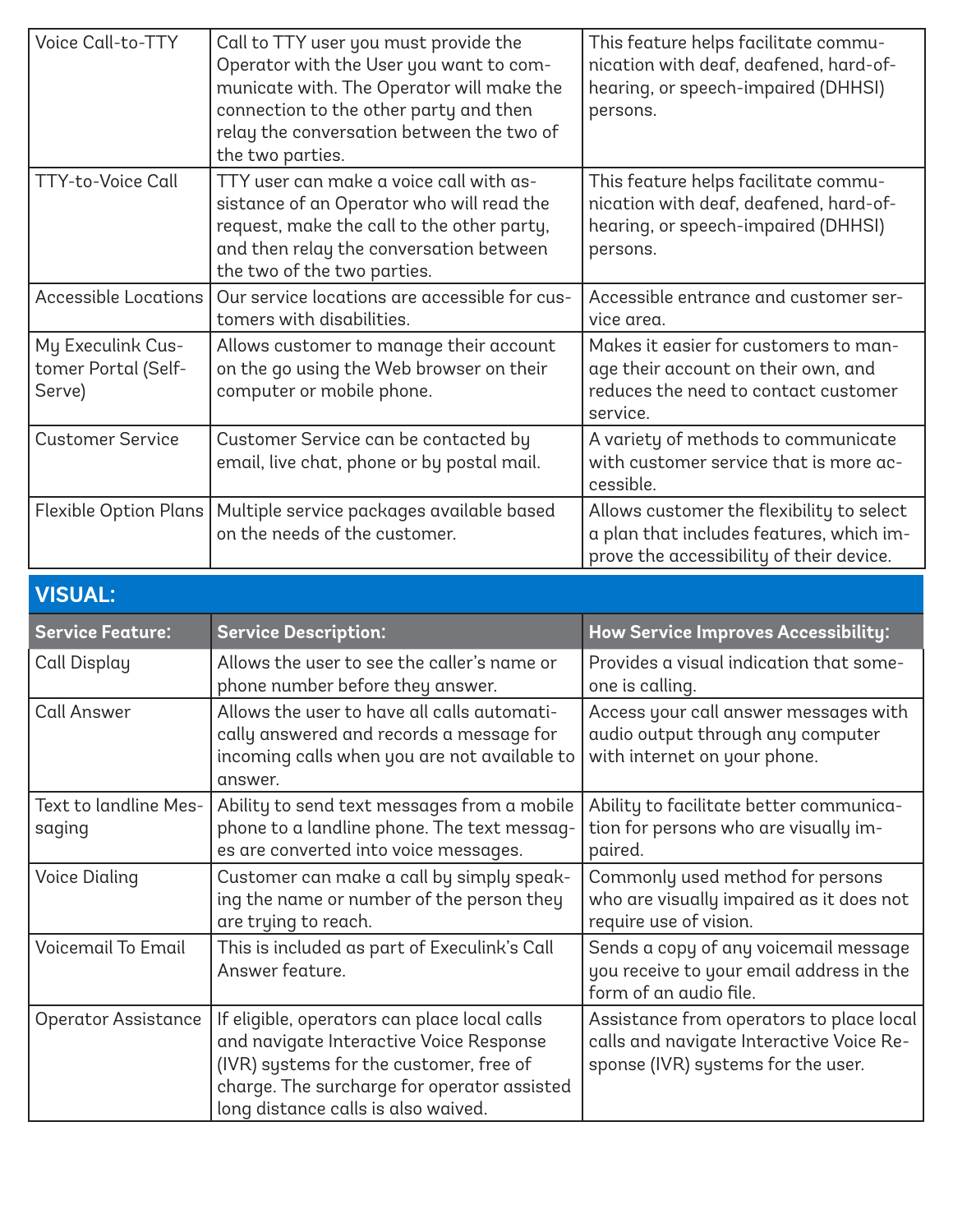| Free Directory Assis-<br>tance                     | If eligible, the customer may be exempt<br>from paying local and long distance Direc-<br>tory Assistance and Automatic Directory<br>Assistance Call Completion charges.                         | Eligible customers are exempt from<br>paying Directory Assistance Call Com-<br>pletion charges.                                                                          |
|----------------------------------------------------|-------------------------------------------------------------------------------------------------------------------------------------------------------------------------------------------------|--------------------------------------------------------------------------------------------------------------------------------------------------------------------------|
| National Do Not Call<br>List                       | Reduces unsolicited/telemarketing calls.                                                                                                                                                        | Helps streamline calls and improve<br>overall experience.                                                                                                                |
| <b>Accessible Locations</b>                        | Our service locations are accessible for cus-<br>tomers with disabilities.                                                                                                                      | Accessible entrance and customer ser-<br>vice area.                                                                                                                      |
| <b>Customer Service</b>                            | Customer Service can be contacted by<br>email, live chat, phone or postal mail.                                                                                                                 | A variety of methods to communicate<br>with customer service that is more ac-<br>cessible.                                                                               |
| <b>Flexible Option Plans</b>                       | Variety of service plans available that can<br>be selected to suit customer needs.                                                                                                              | Allows customer the flexibility to select<br>a plan that includes features, which im-<br>prove the accessibility of their device.                                        |
| <b>COGNITIVE:</b>                                  |                                                                                                                                                                                                 |                                                                                                                                                                          |
| <b>Service Feature:</b>                            | <b>Service Description:</b>                                                                                                                                                                     | How Service Improves Accessibility:                                                                                                                                      |
| Call Display                                       | Allows the user to see the caller's name or<br>phone number before they answer.                                                                                                                 | Provides a visual indication that someone is<br>calling and provides phone number, which<br>the user can use to respond in any way they<br>wish.                         |
| Call Answer                                        | Allows the user to have all calls automatically<br>answered and records a message for incoming<br>calls when you are not available to answer.                                                   | Access your call answer messages with<br>audio output through any computer with<br>internet on your phone.                                                               |
| Messaging                                          | Text messaging (SMS), email, instant messaging<br>(IM) and multimedia messaging (MMS or pic-<br>ture and video messaging) are offered on a large<br>selection of mobile phones and smartphones. | Commonly used method of communication<br>for persons who are deaf, deafened, hard-<br>of-hearing, or speech-impaired as it does<br>not require use of hearing or speech. |
| <b>Automatic Recall</b>                            | Allows user to see the number of the most<br>recent incoming call with the option dial that<br>number.                                                                                          | Feature is helpful for those with hearing,<br>speech-related and cognitive disabilities;<br>does not require use of hearing or speech.                                   |
| Voicemail-to-Email                                 | This is included as part of Execulink's Call An-<br>swer feature.                                                                                                                               | Sends a copy of any voicemail message you<br>receive to your email address in the form of<br>an audio file.                                                              |
| National Do Not Call<br>List                       | Reduces unsolicited/telemarketing calls.                                                                                                                                                        | Helps to streamline calls and potentially<br>improve overall experience.                                                                                                 |
| <b>Accessible Locations</b>                        | Our service locations are accessible for custom-<br>ers with disabilities.                                                                                                                      | Accessible entrance and customer service<br>area.                                                                                                                        |
| My Execulink Cus-<br>tomer Portal (Self-<br>Serve) | Allows customer to manage their account on<br>the go using the web browser on their computer<br>or mobile phone.                                                                                | Allows customers to manage their ac-<br>count on their own, and reduces the need to<br>contact customer service.                                                         |
| <b>Customer Service</b>                            | Customer Service can be contacted by email,<br>live chat, phone or by postal mail.                                                                                                              | A variety of methods to communicate with<br>customer service that is more accessible.                                                                                    |
| <b>Flexible Option Plans</b>                       | Multiple service packages available based on the<br>needs of the customer.                                                                                                                      | Allows customer the flexibility to select a<br>plan that includes features, which improve<br>the accessibility of their device.                                          |